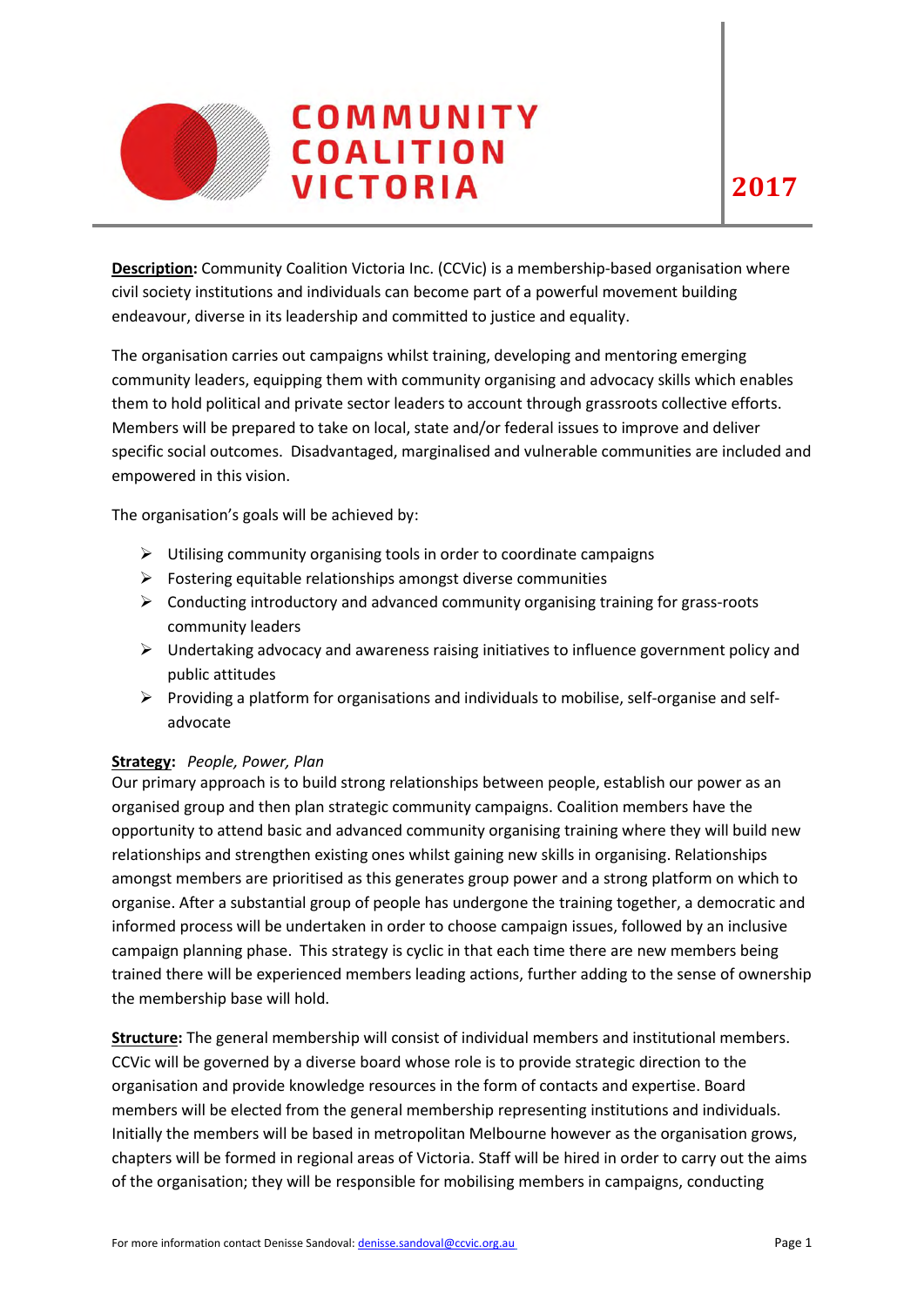

community organising training, coordinating events and meetings, and developing leaders. Staff will be accountable to the board and will consist of a Lead Organising Director and 2-3 Community Organisers, depending on funding arrangements. Institutional members' voting rights within the organisation will be weighed against the number of individual members so that voting is fair and balanced across the organisation.

**Culture:** A culture of trust will be established throughout the organisation through deep relational engagement or 'one-on-ones', a foundation of community organising<sup>1</sup>. Central to the organisation is an ethos of empowerment and democracy, with a strong focus on collaboration, creativity, equity and justice. Inclusive and diverse in social-class and ethnicity, the coalition will foster social cohesion amongst its membership. This will foster a network of grassroots community leaders in Victoria that are deeply committed to one another so that if an issue arises that is limited to a single sector, the membership will be willing to take action on the matter as a coalition.

**Who:** Membership will be open to civil society institutions including community organisations, faithbased organisations, trade unions, non-for-profit organisations, schools, community art organisations, legal centres, social services providers, ethnic based associations and youth organisations. People will also be able to join as individual members.

**How:** Denisse Sandoval has been leading and organising this initiative for the past 24 months. She has 6 years of community organising experience in Australia and the USA. The Uniting Church Synod of Victoria and Tasmania is contributing half a day per week in-kind during this initial phase of building the organisation. Seed funding is being sought to cover travel, administrative costs, website costs and eventually a budget to hire staff. In the near future a sponsoring committee of 5-10 organisations may be formed to contribute funds to hire a lead organising director and one or two community organisers, bringing the total number of staff to 2 or 3. Salaries will range from \$65,000 - \$95,000 (for a full time salary) per year depending on experience. Staff will be responsible for facilitating training, recruiting members, and building relationships with relevant organisations. Once a substantial number of members are confirmed, there will be a founding assembly. The coalition will derive its future funding and remain sustainable from a combination of membership dues, community grants and long term sustainers.

## **Outcomes:**

**.** 

- Community leaders that are capable of undertaking campaigns by utilising community organising strategies
- Long-term community partnership between non-traditional partners, for example, community legal centres, churches and youth based organisations
- Social cohesion increased in Victoria through deeply engaging training alongside people from diverse backgrounds

 $^1$  One-to-One Relational Meetings, Franciscan Action Network, https://franciscanaction.org/organizing-tools/one-one-relational-meetings